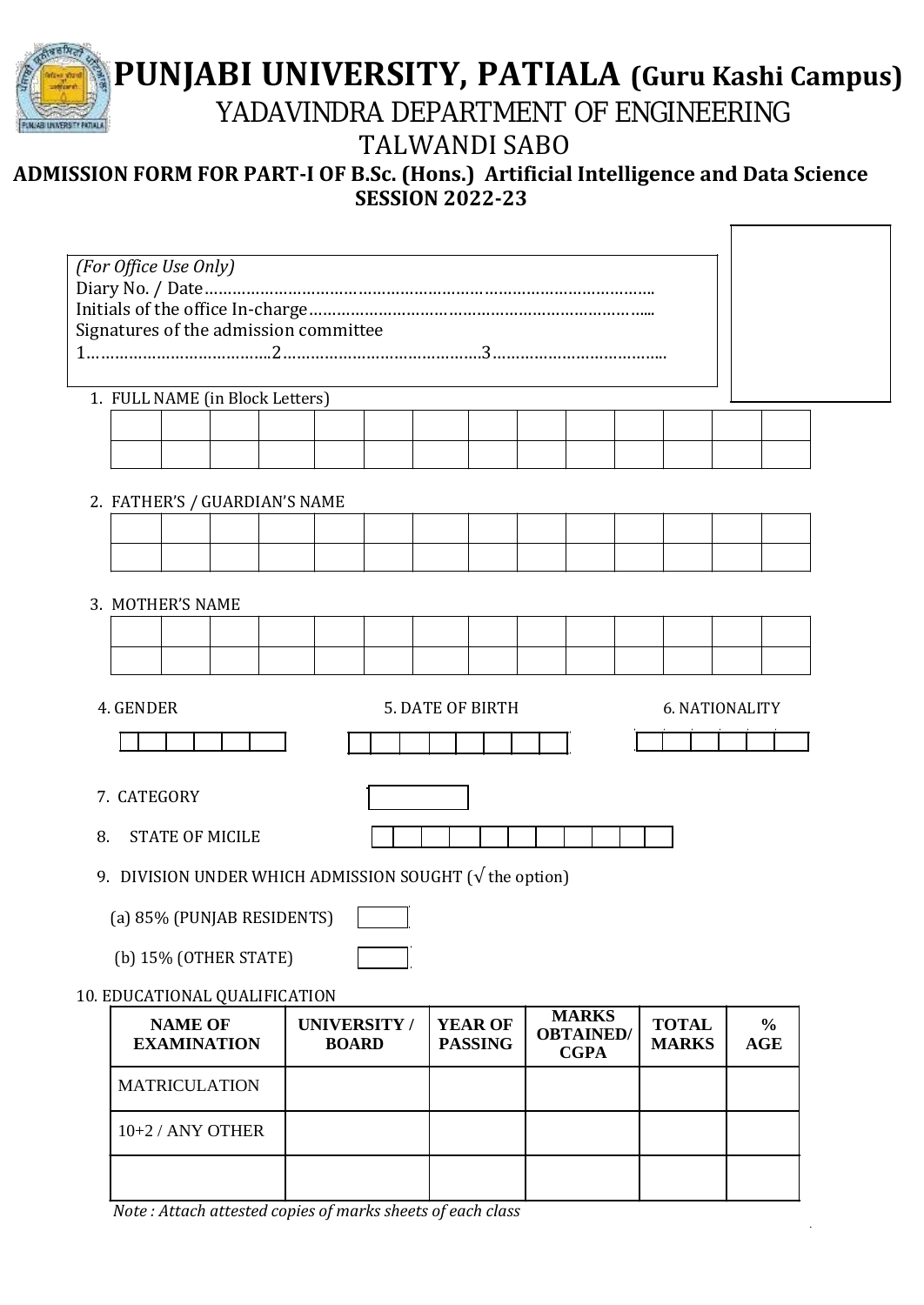## **CERTIFICATE BY THE CANDIDATE**

I declare that the entries made by me in this form are correct to the best of my knowledge. I undertake to abide by the rules of PUNJABI UNIVERSITY PATIALA.

Place…………………………

Date…………………………..

………………………………………… Signature of the candidate

## **LIST OF CERTIFICATES TO BE ATTACHED WITH THE APPLICATION DULY ATTESTED**

- 1. Matriculation certificate.
- 2. Detail marks certificate of 10+2.
- 3. Character Certificate from the institution last attended.
- 4. Certificates for availing the benefit of a reserved seat.
- 5. Residence certificate (If admission is given against 85% quota).
- 6. Affidavit of the Parent/Guardian to be attested by an executive magistrate/Oath commissioner/Notary Public in case of category a & b of serial no. 9 (Appendix-A).
- 7. Migration Certificate
- 8. Any other document supporting your candidature.

 in any branch of SBOI in the account of **Registrar, Punjabi University, Patiala**  Admission Form complete in all respects must be submitted to the **Head, Yadavindra Deptt. of Engineering, Talwandi Sabo (Bathinda)** along with a bank draft of Rs. 800/- (Rs. 400/- For SC/ST) as Application/Processing fee, Drawn in favour of **Registrar, Punjabi University** Payable at **Patiala** in stipulated time frame. Application fee can also be deposited **(Account No. 65008070498 IFSC- SBIN0050058)** 

All disputes arising from this document or connected therewith are subject to the territorial jurisdiction of courts situated at Patiala only and to the exclusion of all other courts.